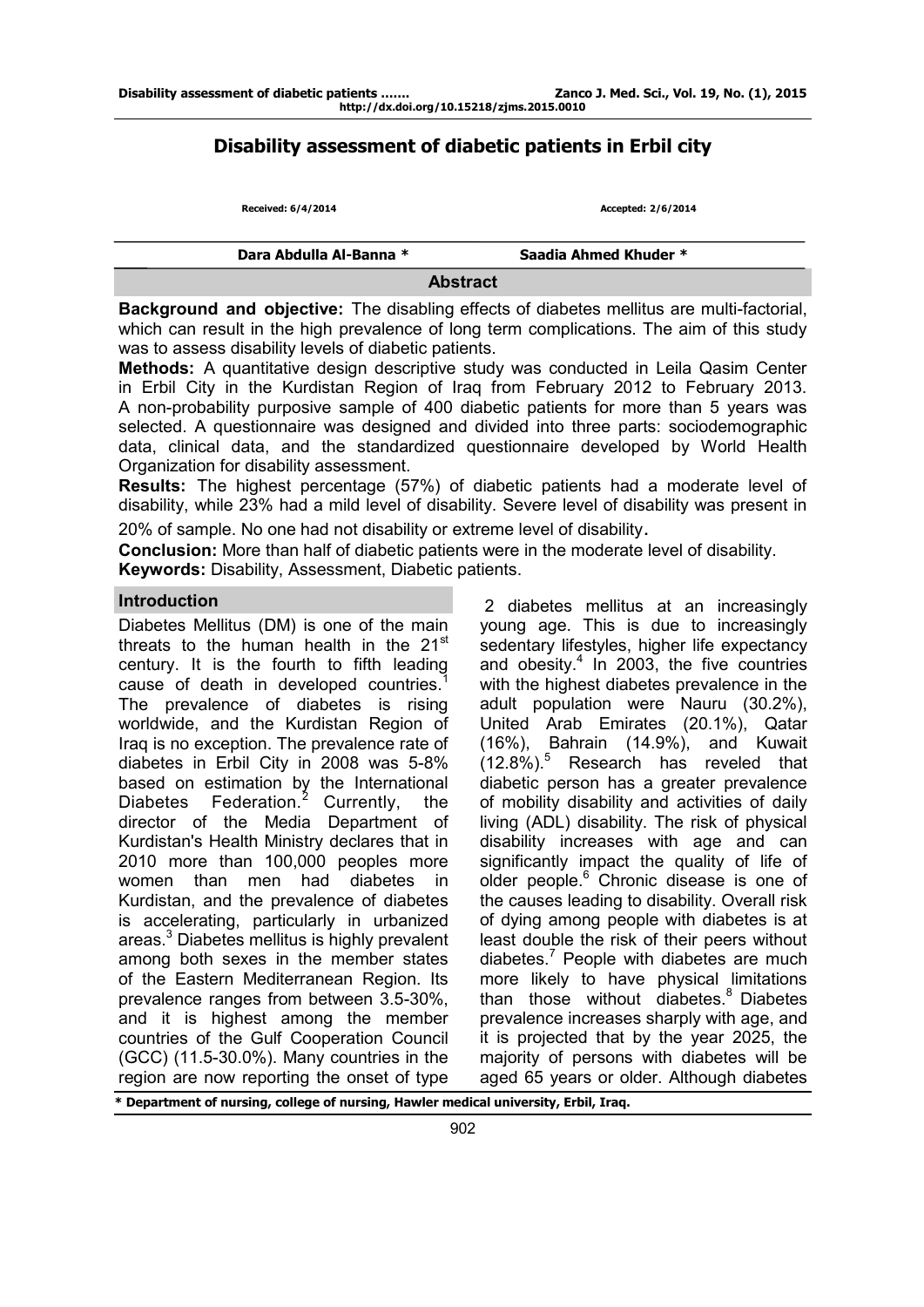is often accompanied by vascular and neuropathic co-morbidities, the threats of physical disability, loss of independence, and diminished quality of life may ultimately be the greatest concern for many with the disease. Cross-sectional data show that 50% of older people with diabetes report difficulty performing daily physical tasks, such as climbing stairs.<sup>9</sup> Because diabetes prevalence rises with age, the impact of diabetes on disability is likely to be particularly significant in an aging population, where disability rates are known to be higher than in a younger population.<sup>10</sup> Diabetes requires continuing medical and nursing care in order to prevent its acute complications and to reduce the risk of long term complications. Therefore, the nursing personnel are the first line step who can plan for the patients in advance how to control their disease to prevent developing disabilities, so they can live as normal as possible in carrying out their daily living activity. Diabetes is rapidly increasing in prevalence among adults, but little is known about the clinical characteristics that predict activities disability in this population. Therefore, the aim of this study was to assess the overall levels of disability of diabetic patients.

# **Methods**

**Research design:** Cross-sectional study.

**Setting: Leila Qasim Center for Diabetes** Care in Erbil City in the Kurdistan Region of Iraq.

**Study sample:** The population of this study was made of adult diabetic patients. A non probability, purposive sample selection was used in order to obtain the representative sample according to the following inclusion criteria: type 1 or type 2 diabetic patients, subjects agreement to participate in the study, age  $\geq$  18 years, both genders, duration of disease five years and more, and good personal communication.

**Sample size estimation:** The sample size was calculated using the following statistical formula:<sup>11</sup>

**Sample size** =  $Z^2$  pq/d<sup>2</sup> where  $Z =$ confident interval  $95\%$  (1.96), p prevalence  $(0.08)^2$  q =  $(1-p)$  =  $(0.92)$ , and  $d =$  sampling error (0.05)

Sample size =  $(1.96)^{2}$  \*  $(0.08)$  \*  $(0.92)$  /  $(0.05)^2$  = 113

Notes: (0.08) is the prevalence of diabetes mellitus in Kurdistan. $^2$  The researchers recommended to select 400 cases as a sample size, to be more accurate representative sample.

**Pilot study:** A pilot study was carried out on ten patients to determine the reliability of the questionnaire. The pilot study samples were selected from the same setting. After 15 days the same sample was selected to ask the same items in the questionnaire.

**Reliability of the questionnaire:** The alpha correlation coefficient was computed, and the correlation was 0.885, which was statistically adequate. For more assurance, after comparing between the results of these two samples through t-test, the difference indicated that it was nonsignificant  $(P = 0.21)$ , which means that statistically it was adequate.

**Ethical considerations:** Before collecting the data, the researchers obtained approval of the Ethics Committee at the College of Nursing, Hawler Medical University. The official permission from the Ministry of Health in Erbil Directorate of Health and Leila Qasim Center for Diabetes Care in Erbil City was obtained. Informed consent of the study participants was obtained.

**Data collection:** Data were gathered through the use of a questionnaire. It was adapted from the WHO Disability Assessment Schedule Version II (WHODAS 2.0). Some modifications were made in the items and the sociodemographic data, and the clinical data were added to the original questionnaire. Data were collected through direct interview with the participants during the period of May  $5^{th}$ , 2012 to July 18 $^{th}$ , 2012. The average time spent with each client was 20-25 minutes. For assessing the disability level, the questionnaire was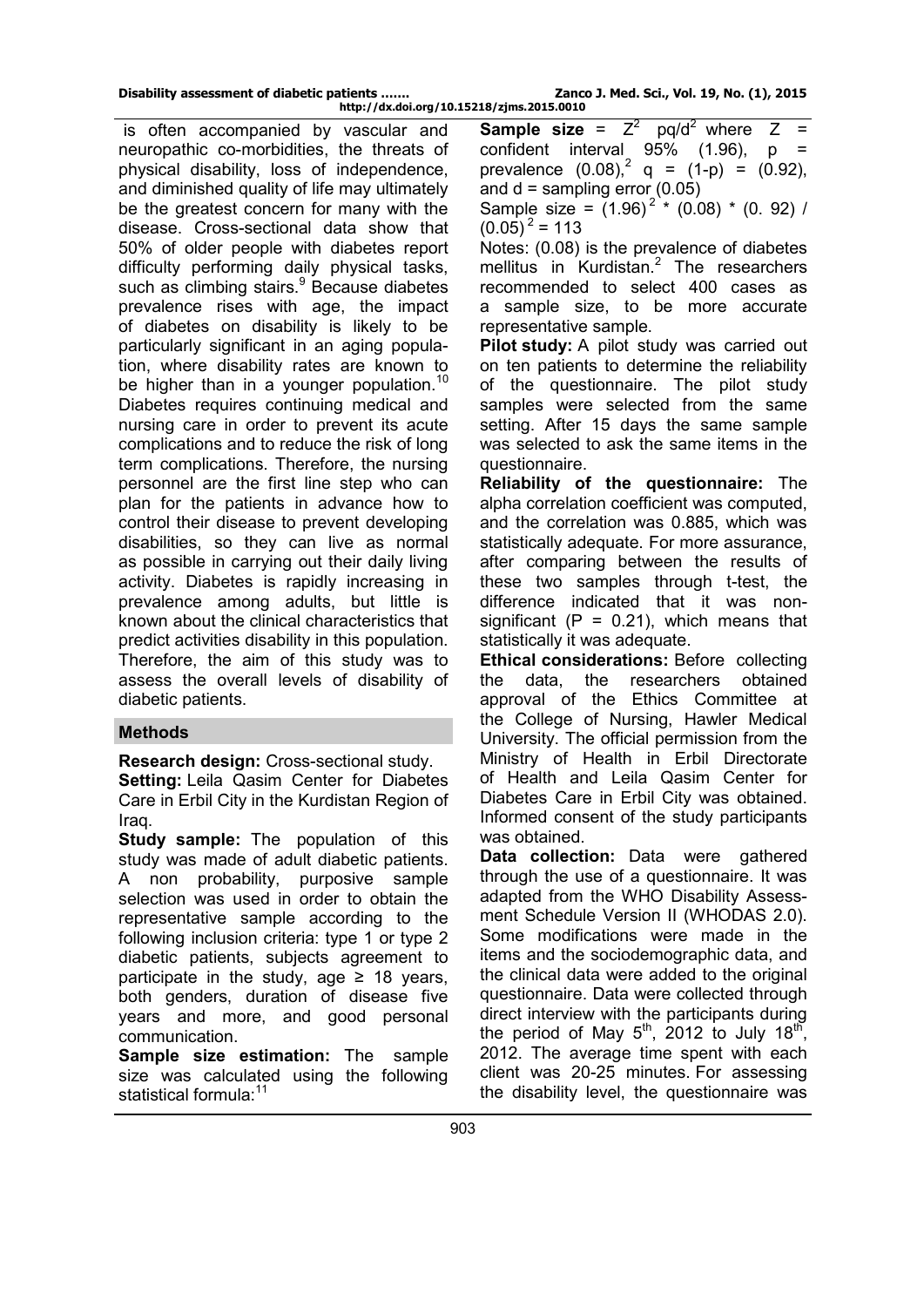used as a means of data collection and it consists of three main parts. A special scale which was developed by WHO was used. It is designed to be applicable across different cultures, in all adult populations, and it treats all disorders at parity when determining the level of functioning. The questionnaire contains 36 items of Likert formatted questions on functioning and disability, divided in to six main domains. The response options range from 1 (no difficulty), 2 (mild difficulty), 3 (moderate difficulty), 4 (severe difficulty), to 5 (extreme difficulty or cannot do).<sup>1</sup>

### **Design of questionnaire:**

Part I: Sociodemographic data: Includes the general information about diabetic patient (age, gender, years of education, marital status, occupational status, and residential area).

Part II: Clinical data: Includes the data about the medical or clinical information of the diabetic patient, such as duration of diabetes mellitus according to clinical patient's file**.**

Part III: Disability assessment data:

Consists of a questionnaire scale of the World Health Organization Disability Assessment Schedule II (WHODAS 2.0). Scoring of scales: The scoring of the full version of WHODAS 2.0 takes into account the paid-work status of the respondent, with 32 items (one item omitted) being used if the respondent is not in gainful employment. The more complex method of scoring is "item-response-theory" (IRT) based scoring which takes into account multiple levels of difficulty for each WHODAS 2.0 item. It takes the coding for each item response as "none", "mild", "moderate", "severe" and "extreme" separately, and then uses a computer to determine the summary score by differentially weighting the items and the levels of severity.

**Overall level of disability (32 items) =** Domain 1+ Domain 2 + Domain 3 + Domain 4 + Domain 5A + Domain 6. **Overall level of disability (36 items) =**

Domain 1 + Domain 2 + Domain 3 +

Domain 4 + Domain 5A + Domain 5B + Domain 6.

Rating the percentage scores into five levels of disability between 0 to100 (where  $0 =$  no disability; 100 = full disability) according to the International Classification of Functioning, disability, and health (ICF) as following: None (0-4 %), Mild (5-24 %), Moderate (25-49 %), Severe (50-95 %), and Complete or extreme (96-100 %).

**Note:** WHODAS 2.0 aims to reflect the key features of the ICF. It has been designed to assess the limitations on activity and restrictions on participation experienced by an individual, irrespective of clinical diagnosis.<sup>12</sup> WHODAS 2.0, 36 items over six domains with the corresponding International Classification of Functioning, Disability and Health (ICF) codes.<sup>13</sup>

**Data management and statistical analysis:** The data were analyzed through the statistical package for the social sciences (version18).

1- Descriptive data analyses: Includes the frequency, percentage, mean, and standard deviation measurements.

2- Inferential statistical data analysis: Includes pearson coefficient correlation  $(r-test)$ : If  $r = (\pm 1)$  =Perfect,  $(\pm 0.75 \pm$  1) =Strong, ( $\pm$  0.5 –  $\pm$  0.75) =Moderate,  $($  < 0.5) = Weak,  $(0)$  = no linear association.<sup>14</sup> Chi-square test was used for comparing proportions. A P value of ≤0.05 was considered statistically significant.

### **Results**

### **1. Sociodemographic characteristics of diabetic patients**

Table 1 shows the following characteristics of the sample regarding to the sociodemographic information: The highest percentage of the sample (47.8%) was in the age group 50 - 64 years old, while the lowest percentage (2.5%) was 20 - 34 years old, with the mean age of 52.4 years old. With regard to the gender, the majority of the sample (70%) were female and the minority were male (30%). The level of education indicates that the majority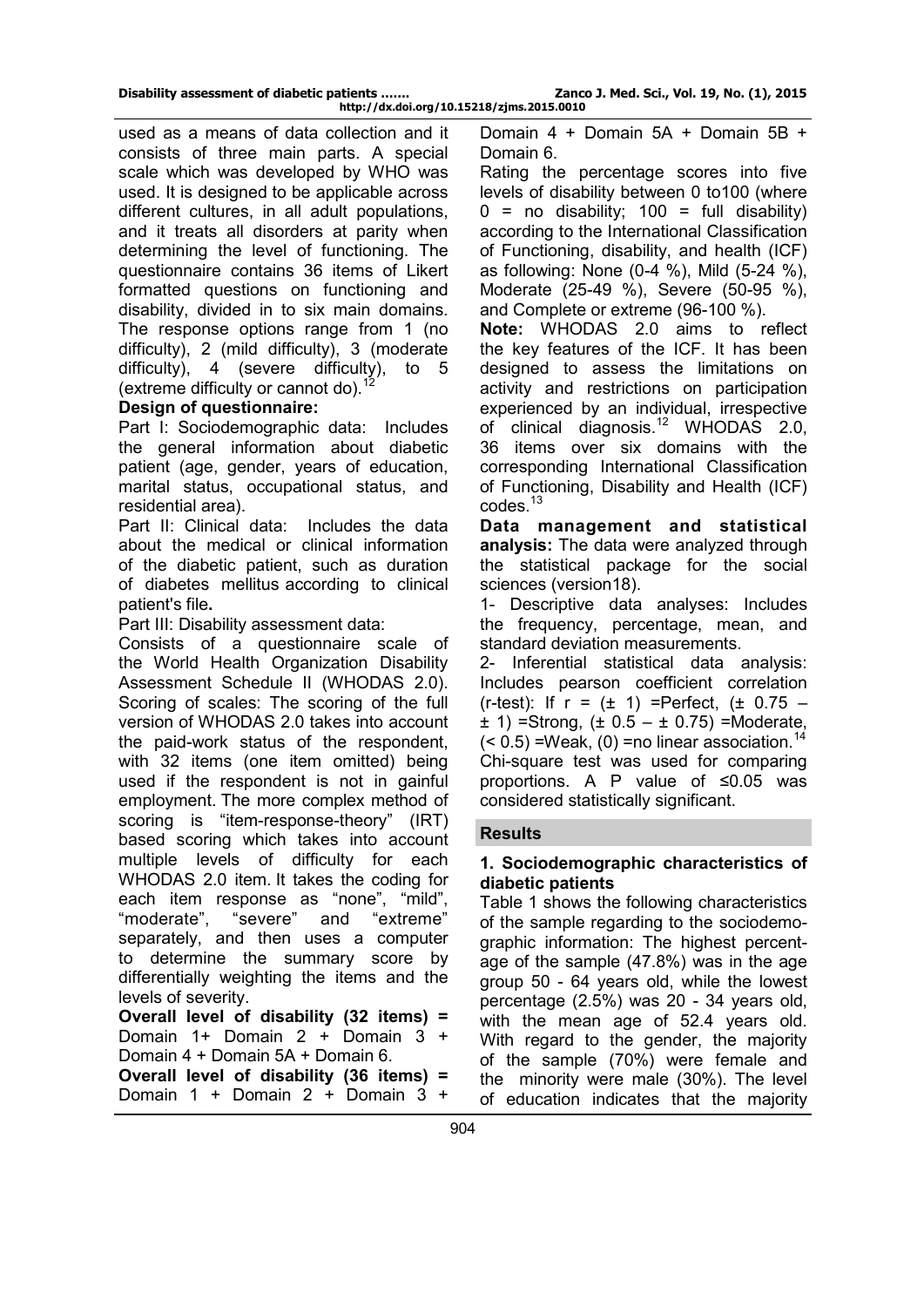of the subjects were illiterate (85.7%) and the minority  $(2%)$  had ≥13 years of education. Majority were currently married (87%), widowed (11%), never married (2%), and none were separated and divorced. Concerning the occupational status of the sample, the majority of the sample (67.5%) were keeping house or homemaker, the remaining participants

were unemployed for other reason (17.5%), 9% had paid work, 6% were retired, and none (0%) were self employed, in non-paid work, student; and unemployed for health reason. With regard to the residential area, the highest percentage of the sample (68.7%) was from urban and 31.3% was from rural area.

**Table 1:** Sociodemographic characteristics of diabetic patients.

| Sociodemographic characteristics |                            | $n = 400$      |                |
|----------------------------------|----------------------------|----------------|----------------|
|                                  |                            | F              | %              |
| Age                              | $20 - 34$                  | 10             | 2.5            |
| (years)                          | $35 - 49$                  | 140            | 35             |
|                                  | $50 - 64$                  | 191            | 47.8           |
|                                  | $65 - 79$                  | 59             | 14.7           |
|                                  | <b>Total</b>               | 400            | 100            |
|                                  | M ± SD                     | $52.4 \pm 9.8$ |                |
| Gender                           | Male                       | 120            | 30             |
|                                  | Female                     | 280            | 70             |
|                                  | <b>Total</b>               | 400            | 100            |
| <b>Educational level</b>         | 0 (Illiterate)             | 343            | 85.7           |
| (years)                          | $1 - 6$                    | 33             | 8.3            |
|                                  | $7 - 12$                   | 16             | $\overline{4}$ |
|                                  | $\geq 13$                  | 8              | $\overline{2}$ |
|                                  | <b>Total</b>               | 400            | 100            |
| <b>Marital status</b>            | Never married              | 8              | $\overline{2}$ |
|                                  | Currently married          | 348            | 87             |
|                                  | Separated                  | 0              | $\mathbf 0$    |
|                                  | Divorced                   | 0              | $\mathbf 0$    |
|                                  | Widowed                    | 44             | 11             |
|                                  | <b>Total</b>               | 400            | 100            |
| <b>Occupational status</b>       | Paid work                  | 36             | 9              |
|                                  | Self employed              | 0              | 0              |
|                                  | Non-paid work              | 0              | 0              |
|                                  | <b>Student</b>             | 0              | $\mathbf 0$    |
|                                  | Keeping house/homemaker    | 270            | 67.5           |
|                                  | Retired                    | 24             | 6              |
|                                  | Unemployed (health reason) | 0              | 0              |
|                                  | Unemployed (other reason)  | 70             | 17.5           |
|                                  | <b>Total</b>               | 400            | 100            |
| <b>Residential area</b>          | Urban                      | 275            | 68.7           |
|                                  | Rural                      | 125            | 31.3           |
|                                  | <b>Total</b>               | 400            | 100            |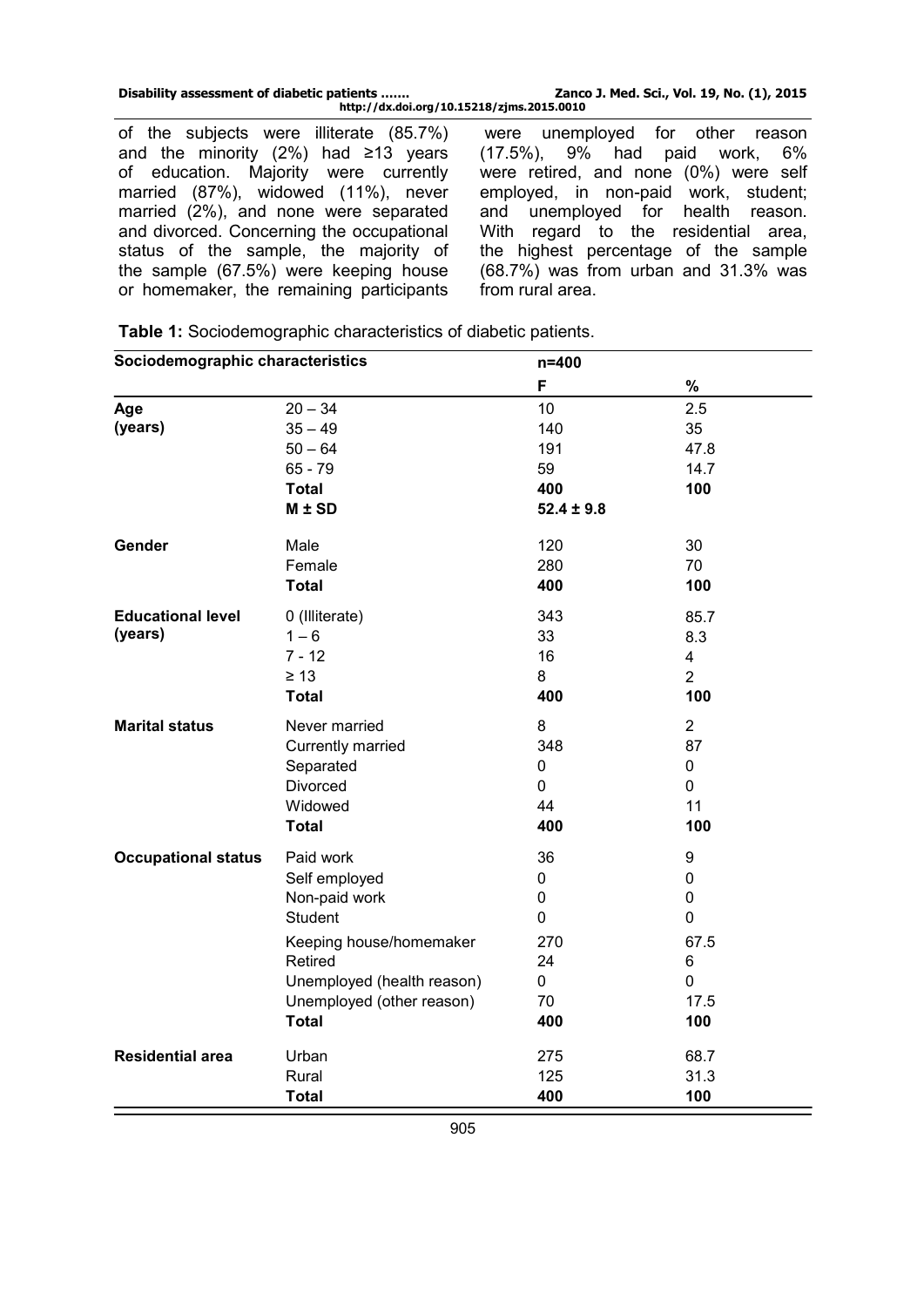| Disability assessment of diabetic patients | Zanco J. Med. Sci., Vol. 19, No. (1), 2015 |  |  |  |
|--------------------------------------------|--------------------------------------------|--|--|--|
| http://dx.doi.org/10.15218/zjms.2015.0010  |                                            |  |  |  |

**2. Clinical characteristics of diabetic patients:** Table 2 shows the distribution of the sample according to the clinical characteristics. In relation to the duration of diabetes mellitus by years, the highest percentage (83%) of the sample in durations of diabetes mellitus was 5 - 13 years, while the lowest percentage (0.3%) was 32 - 40 years, with the mean duration of 9.65 years.

**3. Levels of disability of diabetic patients**

Table 3 shows the levels of disability among 400 diabetic patients. The highest percentage (57%) of diabetic patients had a moderate level of disability. 23% had a mild level of disability. Severe level of disability was present in 20% of sample, and 0% of sample had none and extreme level of disability.

| <b>Clinical characteristic</b> | $n = 400$                      |      |
|--------------------------------|--------------------------------|------|
| Duration of DM / years         | F                              | $\%$ |
| $5 - 13$                       | 332                            | 83   |
| $14 - 22$                      | 49                             | 12.2 |
| $23 - 31$                      | 18                             | 4.5  |
| $32 - 40$                      | 1                              | 0.3  |
| <b>Total</b>                   | 400                            | 100  |
|                                | $M \pm SD =$<br>$9.65 \pm 5.6$ |      |

**Table 2:** Clinical characteristic of diabetic patients

# **Table 3:** Levels of disability of diabetic patients

| Levels of disability (percentage score) | F   | $\%$ |
|-----------------------------------------|-----|------|
| None $(0-4)$ %                          | 0   | 0    |
| $(5-24)$ %<br>Mild                      | 92  | 23   |
| Moderate (25-49) %                      | 228 | 57   |
| Severe (50-95) %                        | 80  | 20   |
| Extreme or cannot do (96-100) %         | 0   | 0    |
| <b>Total</b>                            | 400 | 100  |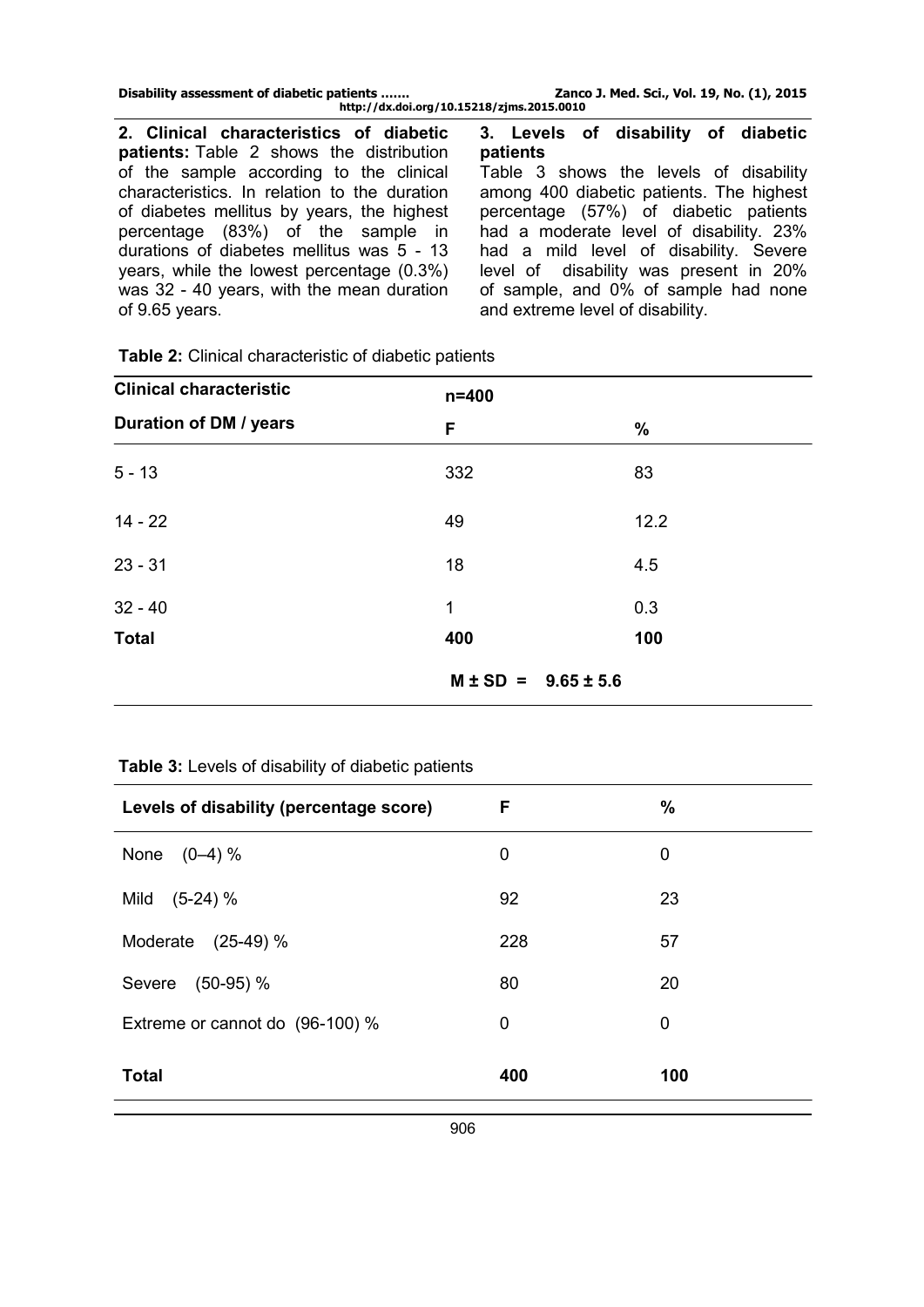#### **Discussion**

Because diabetes prevalence rises with age, the impact of diabetes on disability is likely to be particularly significant in an aging population. Around 48% of the study samples' age was from 50-64 years old. This finding is similar to the results that the prevalence of diabetes increases with age.<sup>16</sup> Supported with the results of the study who found that the mean age of the diabetic patients were 53.3 years old,<sup>17</sup> the mean age in the present study was 52.4 years old. Thus research indicated that the incidence of diabetes is higher in elderly people and the mean age of them was 55 years old.<sup>18</sup> The percentage of the prevalence of the diabetes increased with age (7.5 % in 50-54 years old vs. 0.3% in  $18-29$  years old).<sup>19</sup> This result approved that the risk of diabetes increased with the progressing of age. However, the present study showed that the numbers of diabetic persons attending diabetic clinic from the age 65-79 years old were less in comparing to the earlier aging group from 50-64 years old. The reason of this shortage numbers among the previous aging group may be some of them unable to see their physician either due to diabetes complications, lost of the life or the aging process preventing them to see their physician regularly. In addition majority of them are illiterate and unable to recognize the danger of uncontroling their disease on the future life, furthermore, more than two third of the study sample was female and married usually most of them are housewife may be unable to leave the house responsibilities. Gender is a variable found in the present study that the majority of the study sample was female. A study reported that there was a significant effect of gender with diabetes and they stated that the women were more likely to have diabetes mellitus than men.<sup>20</sup> A four annual survey done in USA to identify cases in general population and as a base line survey to follow disease progression in individuals with an established diagnoses of the disease, it found that more than half of these individuals with diabetes were  $f$ female. $^{21}$  Another study recently conducted in Duhok in Kurdistan Region of Iraq found that the prevalence of diabetes in female was 15.2% compared to 11.8% in males. $^{22}$ From all these results we can understood that the disease is higher in female than male as a general. This can be due to many reasons one of them is the women are expose to many physiological changes as in pregnancy that might be affected the action of the hormone responsible for this disease. Analysis of the present study showed that the majority of the study sample was illiterate and supported with the studies done in 2011 and 2007.<sup>23, 17</sup> Regarding level of education, the present research indicated that there is association between level of education and the prevalence of the disease. It has been shown that the knowledgeable persons are more able to follow the regime plan regarding diet, exercise, monitoring test, and treatments. $24$  The current study reported that the majority of the study sample was unemployed due to their disease as well as most of them were female and in an advanced age group, which is similar with the prospective occupational cohort study who revealed that the person working in the lower employment grades had a higher incidence of diabetes than those in higher employment grades. This is explaining that the economic factors contributed in the developing of the disease indirectly because low financial status person cannot afford to follow the planed diet.<sup>25</sup> This study is contradicted to the study done at Iran, they found that 4.1% were employed only. Comparing to the present study that 41% of males and 38% of females were employed, this is impressing in comparing to the previous study, here the participant may be better controlling the disease or may be the duration of the disease is not for long period of time, therefore not yet develop the apparent complication, so the participant can work as much as possible. The higher participants of the present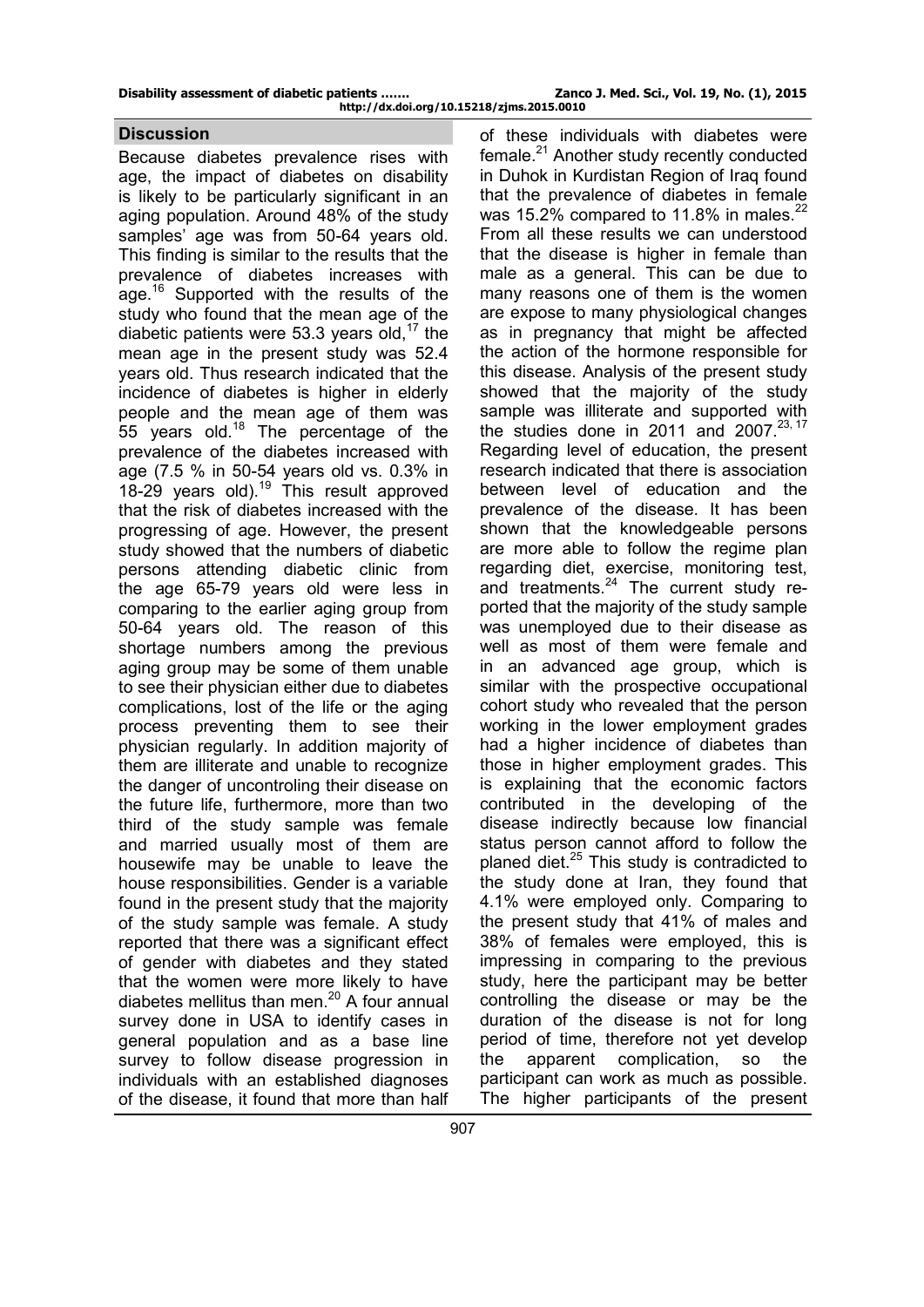**http://dx.doi.org/10.15218/zjms.2015.0010**

study were from urban area this is may be due to availability of transportation, financially higher, and more knowledgeable than rural residency. This result disagreed with the studies conducted in Egypt<sup>26</sup> and Bangladesh, $^{27}$  they reveled that the prevalence of the disease is higher in rural area than urban. This may be due to the life style and mainly diet habits in Kurdistan Region the rural population usually are more vegetarian than the urban area. While a study in 2001 reported that the prevalence of diabetes was not related to the area of living.<sup>15</sup> In relation to the duration of disease in the current study, 83% of the sample had the disease from 5-13 years and 0.3% had the disease from 32-40 years. The reason behind this results in the second group may be due to developing complications of the disease, which prevent them to attend the center, it has been reported that the longer duration the disease the more developing complications. The result is going along with the study done in Pakistan, in 2012, showing that 62% of the study sample had the disease for 6-15 years.<sup>28</sup> This agrees with a retrospective, cross-sectional study done in China which found the mean duration of the disease among the sample was 8.05 years.<sup>29</sup> Regarding the level of disability among the present study, more than half of the sample had disability at the level of moderate. Several studies have shown that the patients with diabetes have greater impairments in mobility and more difficulties in performing basic activities of daily living than similarly aged non-diabetic people.<sup>30</sup> Individuals with diabetes at increased risk of functional disability miss more days from work for health reasons, and have reduced earnings from employment. Results from several studies have indicated that diabetes complications are associated with increased work disability. $31$ 

### **Conclusion**

The study showed that most of the study samples were elderly with mean age of

52.4 years old and the majority were female, illiterate, married, with keeping house occupation from urban area. Most of the participants have had diabetes for 5-13 years, and more than half of diabetic patients were in the moderate level of disability.

#### **Conflicts of interest**

The author reports no conflicts of interest.

#### **References**

- 1. Tripathi BK, Srivastava AK. Diabetes mellitus: Complications and therapeutics. Med Sci Monit 2006; 12(7):130-47.
- 2. Kakel D, Khoshnaw H, Albustany DA. Report on a center for diabetes care in Hawler in Kurdistan Region. Erbil; 2008. (Accessed February 21, 2012 at [www.kuma.org.uk\).](http://www.kuma.org.uk/)
- 3. Dooski E. Rising rates of diabetes in Kurdistan a cause for concern. Kurdish globe 2011.<br>(Accessed October 28, 2012 at http:// (Accessed October 28, www.kurdishglobe. net/display article.html? id=2727C389F2E01EE69789 19CE5C9E39A).
- 4. Rathmann W, Giani G. Global Prevalence of Diabetes: Estimates for the Year 2000 and Projections for 2030. Diabetes Care 2004; 27 (10):2568-9.
- 5. International Diabetes Federation. Diabetes Atlas. 15<sup>th</sup> ed, Brussels; 2011. (Accessed November 9, 2012 at <http://www.idf.org/diabetesatlas/> ).
- 6. Al Snih S, Fisher M, Raji M, Markides K, Ostir G, Goodwin J. Diabetes Mellitus and Incidence of Lower Body Disability among Older Mexican Americans. [J Gerontol A Biol Sci Med Sci](http://www.ncbi.nlm.nih.gov/pubmed/16183964) 2005; 60(9):1152–6.
- 7. Gibson Ph. Definition of Disability. England. Northern Ireland; 2007. P. 3-4.
- 8. Ryerson B, Tierney E, Thompson T, Engelgau M, Wang J, Gregg E, et al. Excess Physical Limitations among Adults with Diabetes in the U.S. Population. Diabetes Care 2003; 26(1): 206-10.
- 9. Gregg E, Mangione C, Cauley J, Thompson T, Schwartz A, Ensrud K, et al. Diabetes and Incidence of Functional Disability in Older Women. Diabetes Care 2002; 25(1):61-7.
- 10. [Maty S,](http://www.ncbi.nlm.nih.gov/pubmed?term=Maty%20SC%5BAuthor%5D&cauthor=true&cauthor_uid=14999029) [Fried L,](http://www.ncbi.nlm.nih.gov/pubmed?term=Fried%20LP%5BAuthor%5D&cauthor=true&cauthor_uid=14999029) [Volpato S,](http://www.ncbi.nlm.nih.gov/pubmed?term=Volpato%20S%5BAuthor%5D&cauthor=true&cauthor_uid=14999029) [Williamson J,](http://www.ncbi.nlm.nih.gov/pubmed?term=Williamson%20J%5BAuthor%5D&cauthor=true&cauthor_uid=14999029) [Brancati F,](http://www.ncbi.nlm.nih.gov/pubmed?term=Brancati%20FL%5BAuthor%5D&cauthor=true&cauthor_uid=14999029) [Blaum C.](http://www.ncbi.nlm.nih.gov/pubmed?term=Blaum%20CS%5BAuthor%5D&cauthor=true&cauthor_uid=14999029) Patterns of disability related to diabetes mellitus in older women. J Gerontol A Biol Sci Med Sci 2004; 59(2):148-53.
- 11. Araoye MO. Research Methodology with Statistics for Health and Social science. Nigeria: Nathadex publisher Irion; 2003. 1<sup>st</sup> ed. P. 118-9.
- 12. World Health Organization. World report on disability. Switzerland: Publications of the WHO; 2011. (Accessed April 18, 2012 at [www.who.int/disabilities/world\\_report/2011/en/](http://www.who.int/disabilities/world_report/2011/en/index.html) [index.html\).](http://www.who.int/disabilities/world_report/2011/en/index.html)